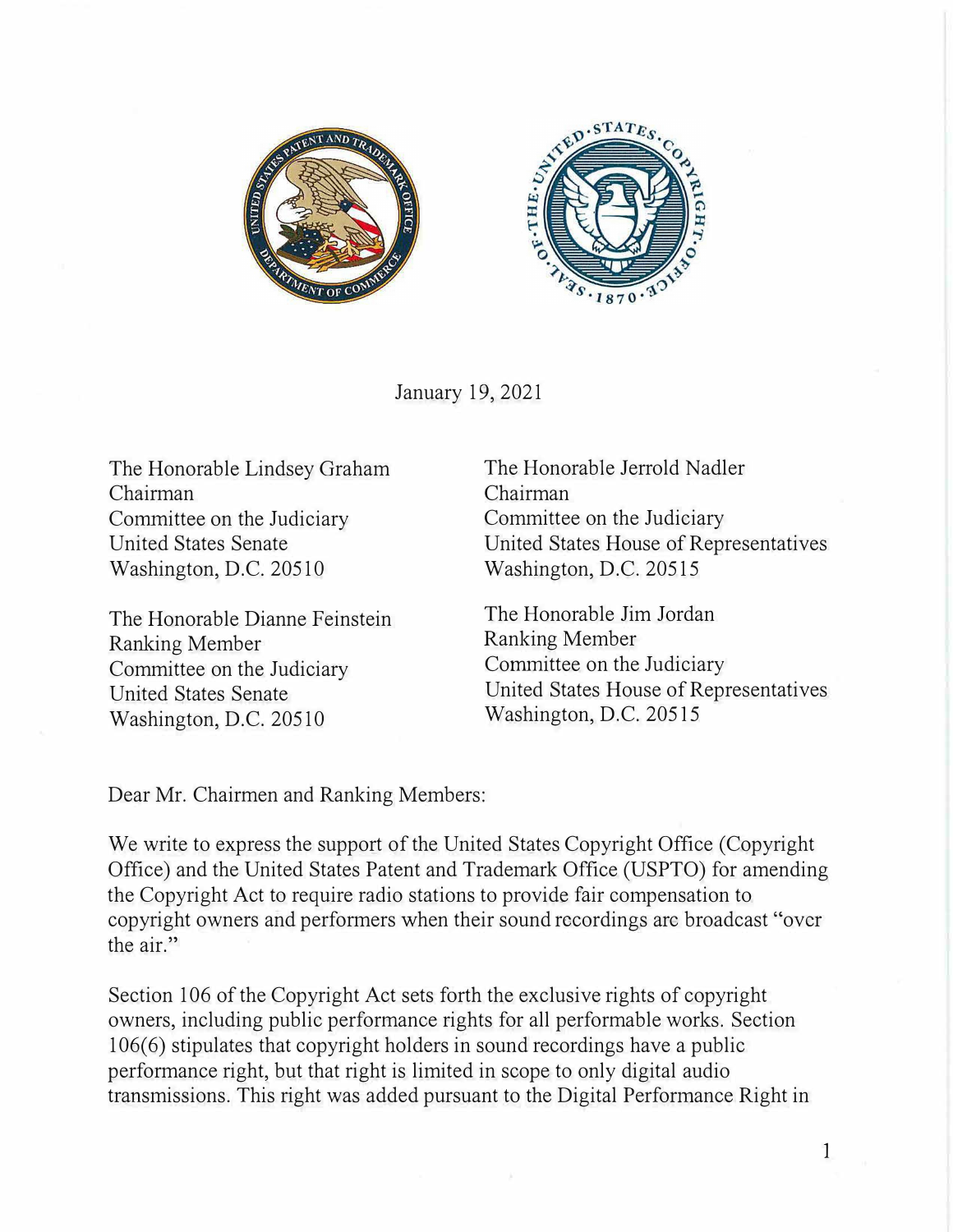Sound Recordings Act of 1995, which also created a statutory license for sound recordings for non-interactive, subscription-based digital transmissions (where the listener cannot control the songs that are played), such as those offered by Sirius XM. Later, the Digital Millennium Copyright Act of 1998 expanded the statutory license to include non-interactive, non-subscription digital transmissions such as the ad-supported services offered by Pandora and iHeart Radio. Both statutes, however, exempted terrestrial—or "over the air"—broadcasts of sound recordings from the public performance right.

Both the Copyright Office and the Department of Commerce (Department) have long endorsed providing a broad public performance right for sound recordings. When the Copyright Act was revised in 1976, Congress directed the Register of Copyrights to make recommendations on such a right.<sup>1</sup> In 1978, the Register recommended that Congress enact a public performance right for sound recordings, stating, "[t]o leave the creators of sound recordings without any protection or compensation for their widespread commercial use can no longer be justified. " 2 Since that time, the Copyright Office has consistently supported such a right.<sup>3</sup> The Department testified in 1978 in support of the Copyright Office's recommendation and has subsequently testified and written in support of establishing a public performance right in sound recordings on several occasions.<sup>4</sup>

<sup>3</sup>*See, e.g., Oversight of the U.S. Copyright Office: Hearing Before the H. Comm. on the Judiciary, Subcomm. on Intellectual Property,* 116th Cong. 13 (2019) (written statement of Karyn A. Temple, Register of Copyrights); *Register's Perspective on Copyright Review: Hearing Before the H. Comm. on the Judiciary,* 114th Cong. 52-53, 68 (2015) (statement of Maria A. Pallante, Register of Copyrights); U.S. Copyright Office, Copyright and the Music Marketplace 138-39 (2015), https://www.copyright.gov/docs/musiclicensingstudy/copyright-and-the-musicmarketplace.pdf; *The Performance Rights Act and Parity Among Music Delivery Platforms: Hearing Before the S. Comm. on the Judiciary, 111th Cong. 117-18 (2009) (statement of Marybeth Peters, Register of Copyrights); Ensuring Artists Fair Compensation: Updating the Performance Right and Platform Parity for the 21st Century:* Hearing Before the Subcomm. on Courts, the Internet, & Intellectual Prop. of the H. Comm. on the Judiciary, 110th Cong. 13-30 (2007) (statement of Marybeth Peters, Register of Copyrights); *Internet Streaming of Radio Broadcasts: Balancing the Interests of Sound Recording Copyright Owners With Those of Broadcasters: Hearing Before the Subcomm. on Courts, the Internet, and Intel!. Prop. of the H. Comm. on the Judiciary,* 108th Cong. 8-22 (2004) (statement of David 0. Carson, General Counsel, U.S. Copyright Office); *Performers' and Performance Rights in Sound Recordings: Hearing Before the Subcomm. on In tell. Prop. and Judicial Admin. of the H. Comm. on the Judiciary,* 103rd Cong. 3-5 (1993) (statement of Ralph Oman, Register of Copyrights); U.S. Copyright Office Report on Copyright Implications of Digital Audio Transmission Services 157 (1991 ); U.S. Copyright Office, Performance Rights in Sound Recordings (Comm. Print 1978), [http://copyright.gov/reports/performance-rights](https://copyright.gov/reports/performance-rights-sound-recordings.pdf)[sound-recordings.pdf.](https://copyright.gov/reports/performance-rights-sound-recordings.pdf) 

<sup>4</sup>The Department has weighed in, through testimony, letters, and/or policy papers, under the Carter, Clinton, G. W. Bush, and Obama Administrations. *See, e.g.,* Department of Commerce Internet Policy Task Force, Copyright Policy, Creativity And Innovation in the Digital Economy 12, 38, 100 (2013); Letter from Cameron Kerry, General Counsel, U.S. Department of Commerce, to Senator Patrick J. Leahy (Apr. 1, 2010); Letter from Lily Fu Claffee,

<sup>1</sup>Copyright Act of 1976, Pub. L. 94-553, *§* l 14(d) (1976).

<sup>&</sup>lt;sup>2</sup> U.S. Copyright Office, Performance Rights in Sound Recordings 1063 (Comm. Print 1978), http://copyright.gov/reports/performance-rights-sound-recordings.pdf.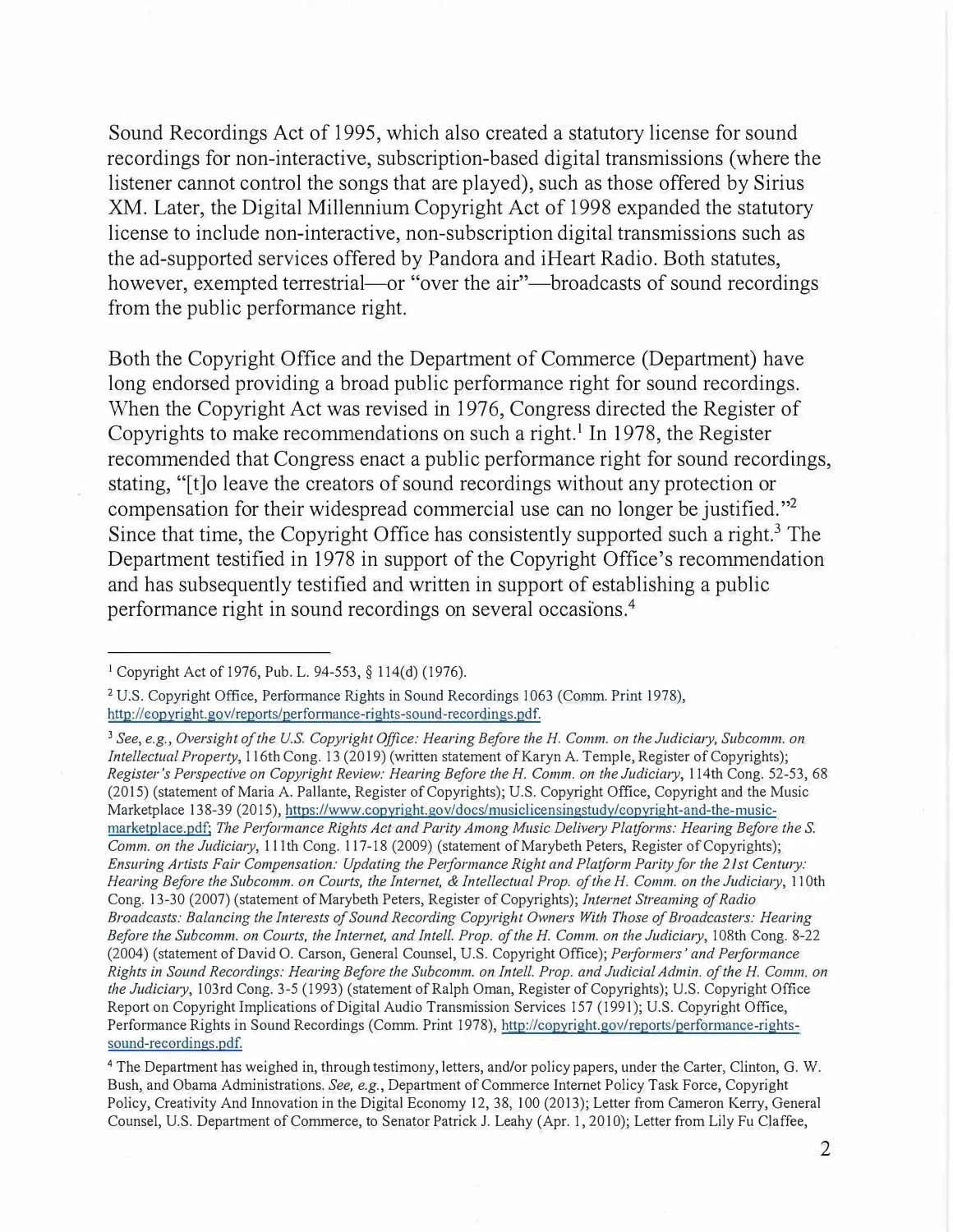At the national level, a public performance right in sound recordings furthers the goals of U.S. copyright law and the Constitution to incentivize authors to create and disseminate new works. As the Supreme Court has observed, the "encouragement of individual effort by personal gain is the best way to advance public welfare through the talents of authors and inventors ... "<sup>5</sup> This rationale for copyright supports assuring fair compensation to America's performers and record companies through a broad public performance right in sound recordings. In today's digital music marketplace, where performers and record labels face both unprecedented challenges and opportunities, providing such incentives for America's performing artists and recording companies is particularly important.

At the international level, such legislation would remedy a long-standing omission in U.S. copyright law that has harmed American performers and record companies. The United States stands alone among industrialized nations in not recognizing a public performance right for the broadcasting of sound recordings.<sup>6</sup> American performers and producers do not benefit from the protection afforded to such broadcasts in most other countries because of the lack of a reciprocal right in U.S. copyright law. As a result, substantial royalties due for the public performance of U.S. sound recordings abroad (estimated at approximately \$200 million per year)<sup>7</sup> are not paid to American performers and record companies. Correcting this

3

General Counsel, U.S. Department of Commerce, to Representative Howard Berman (June 10, 2008); Information Infrastructure Task Force, Intellectual Property and the National Information Infrastructure, the Report of the Working Group on Inte1lectual Property Rights 222 (Sept. 1995); *Digital Performance Right in Sound Recordings*  Act of 1995: Hearing Before the Subcomm. on Courts and Intell. Prop. of the H. Comm. on the Judiciary, 104th Cong. 156 (1995) (statement of Bruce A. Lehman, Assistant Secretary of Commerce) (endorsing the establishment of a limited public performance right when sound recordings are transmitted by digital means, but only as a step in the direction of providing a full public performance right in sound recordings); Performance Rights in Sound *Recordings Act of 1995: Hearing Before the* S. *Comm. on the Judiciary,* 104th Cong. 32-34 (1995) (statement of Bruce A. Lehman, Assistant Secretary of Commerce); *Performance Rights in Sound Recordings: Hearing Before the Subcomm. on Courts, Civil Liberties, and the Admin. of Justice,* H. Comm. on the Judiciary, 95th Cong. 179-81 (1978) (statement of Louise Wiener, Special Assistant to the Secretary of Commerce).

*<sup>5</sup>Mazer v. Stein,* 347 U.S. 201,219 (1954).

<sup>6</sup> Instead, we keep company with other countries such as China, Iran, and North Korea, which also do not afford a sound recording broadcaster right. We note, however, that China's recently enacted copyright amendments, which will go into effect on June 1, 2021, will require broadcasters to remunerate the copyright owners of the sound recordings that they broadcast, bringing China into the mainstream ahead of the United States.

<sup>7</sup>*See* SoundExchange, *Closing the AM/FM Radio Royalty Loophole,* [https://www.soundexchange.com/advocacy/](https://www.soundexchange.com/advocacy/closing-the-amfm-radio-royalty-loophole/)  [closing-the-arnfm-radio-royalty-loophole](https://www.soundexchange.com/advocacy/closing-the-amfm-radio-royalty-loophole/) (last visited Dec. 14, 2020) ("[B]ecause U.S. radio broadcasters refuse to pay artists when they use their recordings on the air, American artists and record labels are denied the estimated \$200 million in performance royalties annually that would be paid to them in nearly every other nation."); MusicFIRST, *Music Creators Put a Mic to the Fair Play Fair Pay Act* (Oct. 26, 2017),

[http://musicfirstcoalition.org/music-creators-put-mic-fair-play-fair-pay-act](http://musicfirstcoalition.org/music-creators-put-mic-fair-play-fair-pay-act/) ("Passage of the [Fair Pay Fair Play Act] has the potential to bring home more than \$200 million left overseas due to global standards in royalty payments, which are not reciprocated in the United States.").